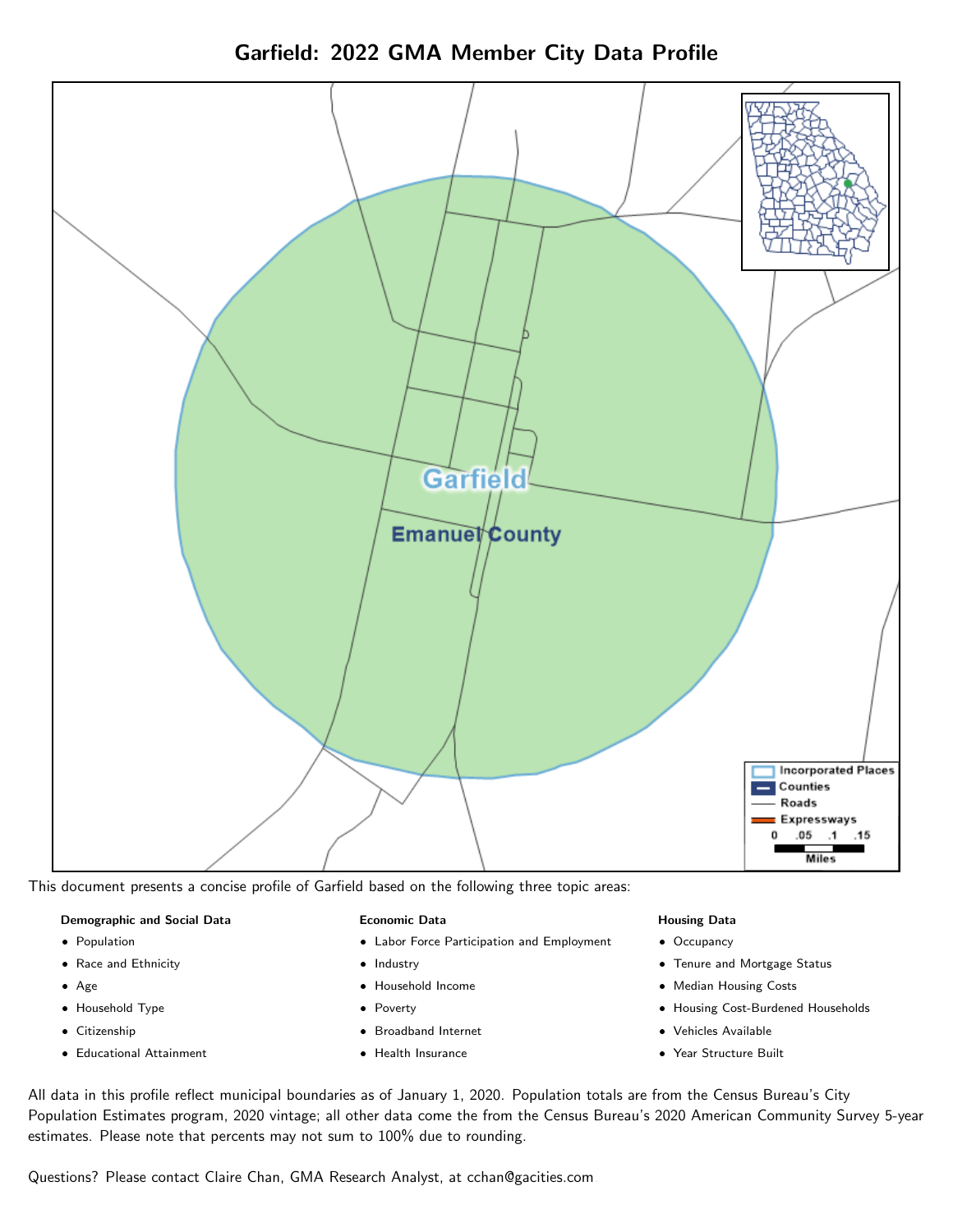# Garfield: Demographic and Social





# **Citizenship**

| <b>Native Born</b><br>100% |  |
|----------------------------|--|

Source: American Community Survey, 2020 5-year estimates, table B05002 Source: American Community Survey, 2020 5-year estimates, table B15002

#### Race and Ethnicity



Source: U.S. Census Bureau, City Population Estimates, 2020 vintage Source: American Community Survey, 2020 5-year estimates, table B03002

## Household Type



Source: American Community Survey, 2020 5-year estimates, table B01001 Source: American Community Survey, 2020 5-year estimates, table B11001

#### Educational Attainment



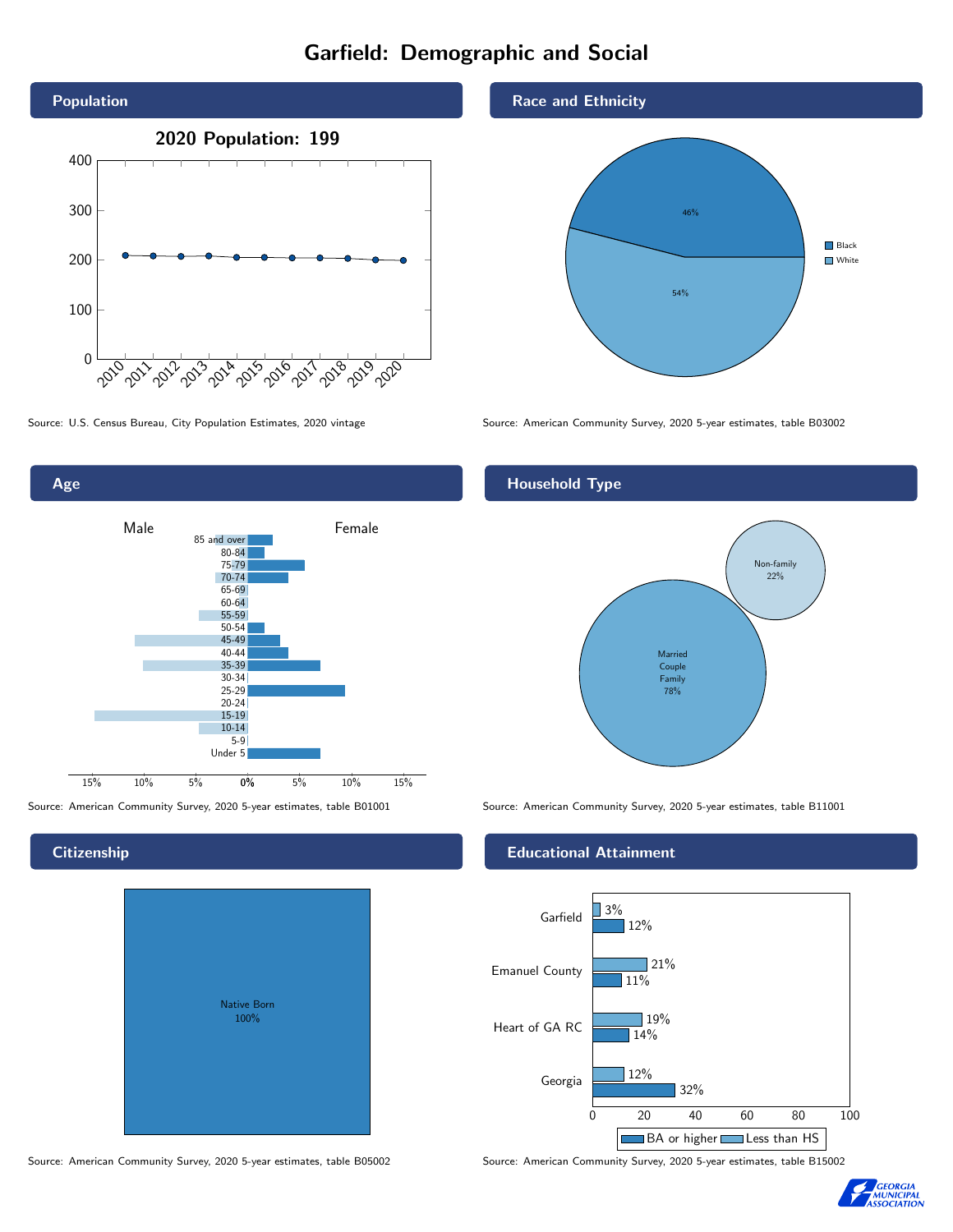# Garfield: Economic



Source: American Community Survey, 2020 5-year estimates, table B23001 Note: Unemployment rate is based upon the civilian labor force.



Source: American Community Survey, 2020 5-year estimates, tables B19013 and B19025 Source: American Community Survey, 2020 5-year estimates, table B17010



Source: American Community Survey, 2020 5-year estimates, table B28002 Source: American Community Survey, 2020 5-year estimates, table B18135

#### Industry

| Agriculture, forestry, fishing and hunting, and mining      |     |
|-------------------------------------------------------------|-----|
| Construction                                                |     |
| Manufacturing                                               | 28% |
| <b>Wholesale Trade</b>                                      |     |
| Retail Trade                                                |     |
| Transportation and warehousing, and utilities               |     |
| Information                                                 |     |
| Finance and insurance, real estate, rental, leasing         |     |
| Professional, scientific, mgt, administrative, waste mgt    |     |
| Educational services, and health care and social assistance |     |
| Arts, entertainment, recreation, accommodation, food        |     |
| service                                                     |     |
| Other services, except public administration                |     |
| Public administration                                       |     |

Source: American Community Survey, 2020 5-year estimates, table C24030

### Poverty



## **Health Insurance**